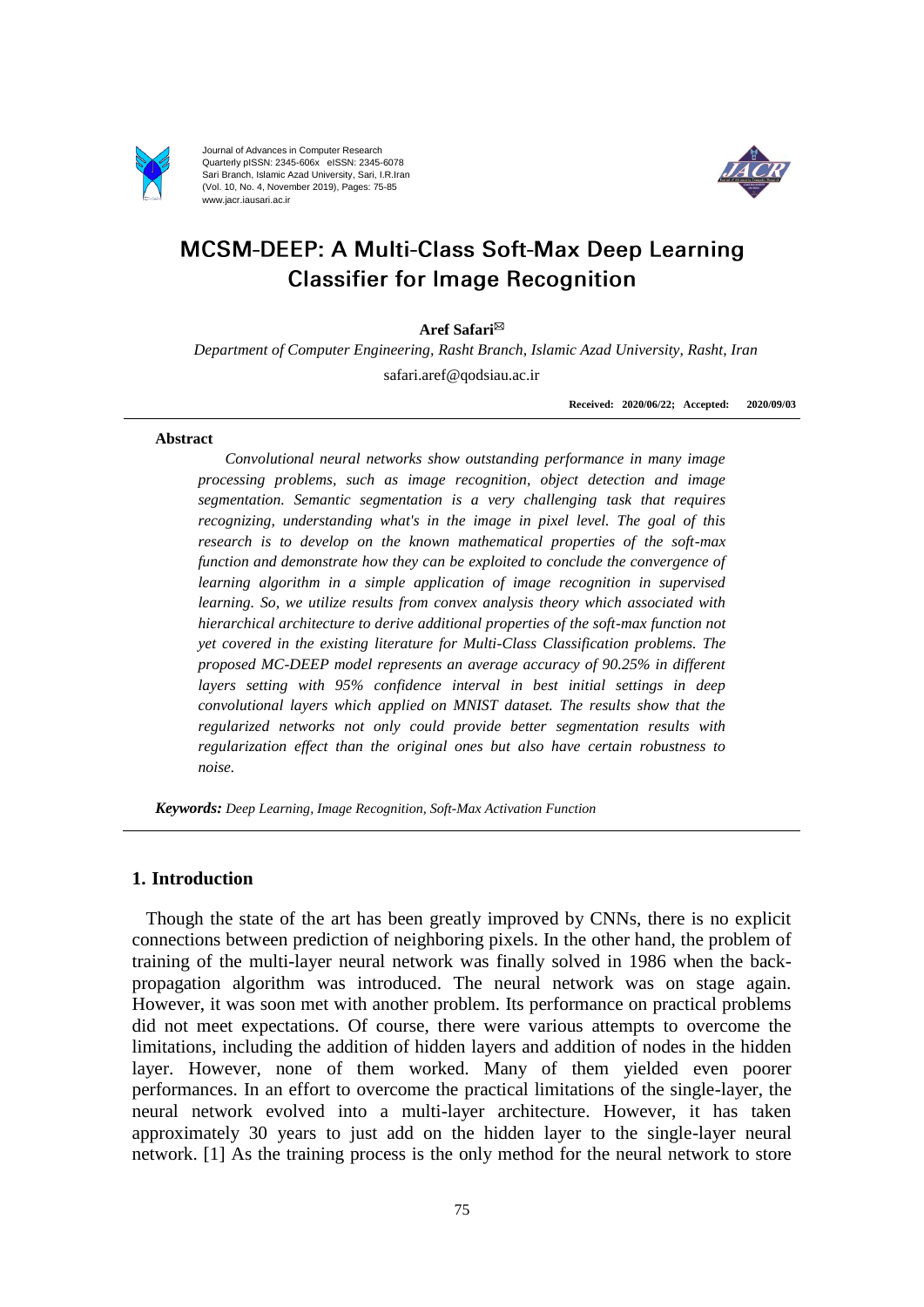information, untrainable neural networks are useless. A proper learning rule for the multi-layer neural network took quite some time to develop. The previously introduced delta rule is ineffective for training of the multi-layer neural network. This is because the error, the essential element for applying the delta rule for training, is not defined in the hidden layers. [2] The error of the output node is defined as the difference between the correct output and the output of the neural network. However, the training data does not provide correct outputs for the hidden layer nodes, and hence the error cannot be calculated using the same approach for the output nodes. The input data of the neural network travels through the input layer, hidden layer, and output layer. In contrast, in the back-propagation algorithm, the output error starts from the output layer and moves backward until it reaches the right next hidden layer to the input layer. This process is called backpropagation, as it resembles an output error propagating backward. Even in back-propagation, the signal still flows through the connecting lines and the weights are multiplied. The only difference is that the input and output signals flow in opposite directions. While increasing depth often reduces the number of parameters of the network, it leads to different types of practical issues [3]. Propagating backwards using the chain rule has its drawbacks in networks with a large number of layers in terms of the stability of the updates. In particular, the updates in earlier layers can either be negligibly small (vanishing gradient) or they can be increasingly large (exploding gradient) in certain types of neural network architectures [4].

## **2. Research Background**

Convolutional Neural Networks (CNNs) have achieved prominent performance in a series of image processing tasks, such as image classification [12], object detection [13] and image segmentation [14]. CNNs which dwarf systems relying on hand-crafted features use millions of parameters to learn latent features from large scale training datasets. It is intractable to design a hand-crafted feature which allows to learn increasingly abstract data representations. However, CNNs could do it well [15]. Image segmentation is a process of segmenting a digital image into different regions. It aims to simplify and/or change the representation of an image into something that is more meaningful and easier to analyze. Semantic image segmentation is a much more challenging segmentation task. It requires understanding the image in pixel level. More precisely, it is a process of assigning a label to every pixel in an image such that pixels with some label share some common features [16].

#### *2.1 Multiclass Classification Problem*

This section introduces how to utilize the neural network to deal with the classification of three or more classes. Consider a classification of the given inputs of coordinates (x, y) into one of three classes. In order to calculate the error, we switch the class names into numeric codes, as we did in the previous section. Considering that we have three output nodes from the neural network, we create the classes as the following vectors [5]:

Class 
$$
1 \rightarrow [1 \ 0 \ 0]
$$
, Class  $2 \rightarrow [0 \ 1 \ 0]$  and Class  $3 \rightarrow [1 \ 0 \ 0]$ 

This transformation implies that each output node is mapped to an element of the class vector, which only yields 1 for the corresponding node. For example, if the data belongs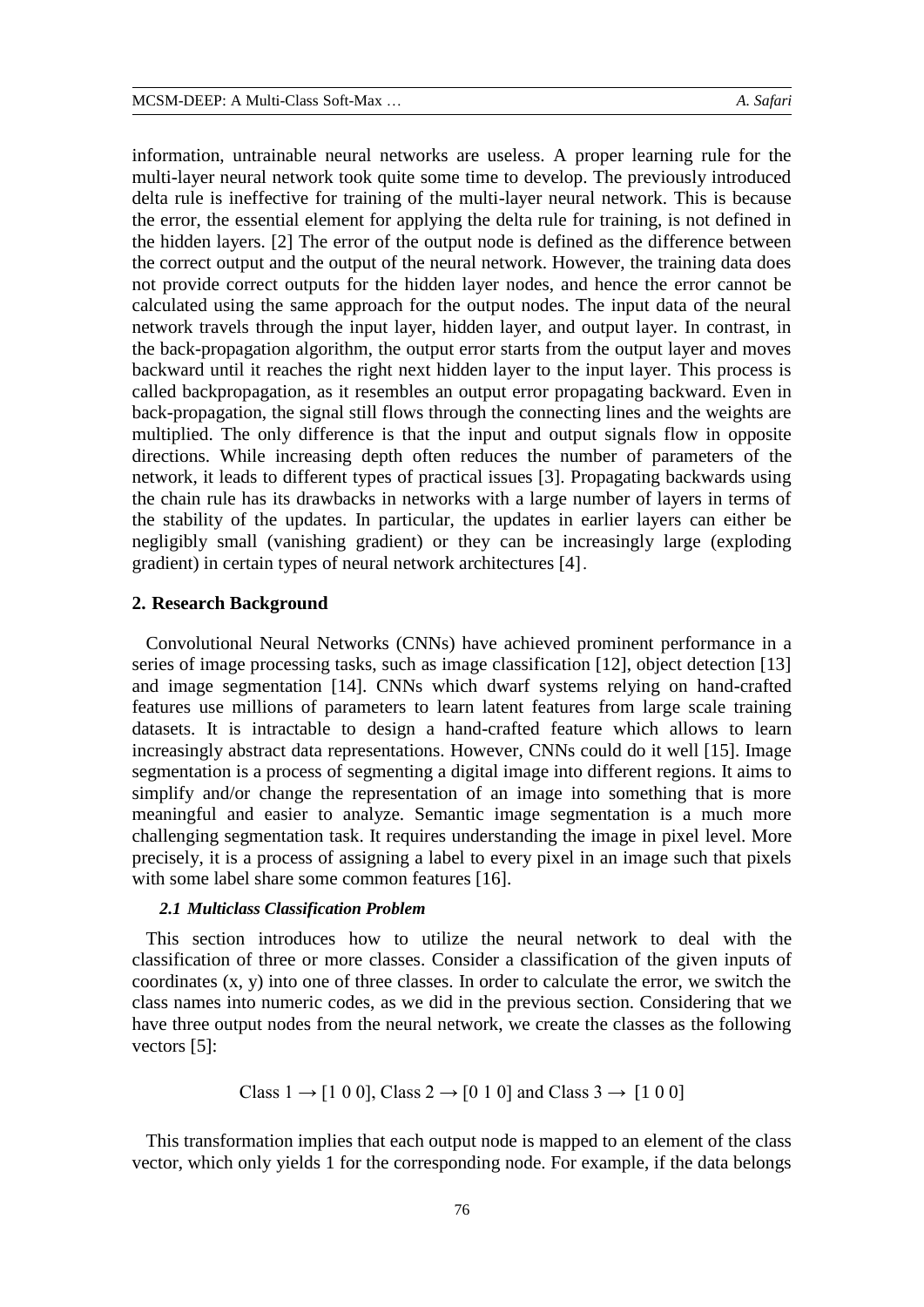to Class 2, the output only yields 1 for the second node and 0 for the others. This expression technique is called one-hot encoding or 1-of-N encoding. The reason that we match the number of output nodes to the number of classes is to apply this encoding technique. the activation function of the output node should be defined. Since the correct outputs of the transformed training data range from zero to one, we are not able to just use the sigmoid function as we did for the binary classification. In general, multiclass classifiers employ the soft-max function as the activation function of the output node [6]. The activation functions that we have discussed so far, including the sigmoid function, account only for the weighted sum of inputs. They do not consider the output from the other output nodes. However, the soft-max function accounts not only for the weighted sum of the inputs, but also for the inputs to the other output nodes. For example, when the weighted sum of the inputs for the three output nodes are 2, 1, and 0.1, respectively, the soft-max function calculates the outputs shown in Equation (1). All of the weighted sums of the inputs are required in the denominator [7]:

$$
v = \begin{bmatrix} 2 \\ 1 \\ 0.1 \end{bmatrix} \rightarrow \varphi(v) = \begin{bmatrix} \frac{e^2}{e^2 + e^1 + e^{0.1}} \\ \frac{e^1}{e^2 + e^1 + e^{0.1}} \\ \frac{e^{0.1}}{e^2 + e^1 + e^{0.1}} \end{bmatrix} = \begin{bmatrix} 0.659 \\ 0.242 \\ 0.098 \end{bmatrix}
$$
 (1)

The soft-max function maintains the sum of the output values to be one and also limits the individual outputs to be within the values of 0-1. As it accounts for the relative magnitudes of all the outputs, the soft-max function is a suitable choice for the multiclass classification neural networks. The output from the i-th output node of the soft-max function is calculated as follows Equation (2):

$$
y_i = \varphi(v_i) = \frac{e^{v_i}}{e^{v_1} + e^{v_2} + e^{v_3} + \dots + e^{v_M}} = \frac{e^{v_i}}{\sum_{k=1}^M e^{v_k}}
$$
(2)

where,  $V_i$  is the weighted sum of the i-th output node, and M is the number of output nodes. Following this definition, the soft-max function satisfies the following Equation (3) [8]:

$$
\varphi(v_1) + \varphi(v_2) + \varphi(v_3) + \dots + \varphi(v_M) = 1
$$
\n(3)

Finally, the learning rule should be determined. The multiclass classification neural network usually employs the cross entropy-driven learning rules just like the binary classification network does. This is due to the high learning performance and simplicity that the cross-entropy function provides. We should note that carefully, Soft-max is used for multi-classification in the Logistic Regression model, whereas Sigmoid is used for binary classification in the Logistic Regression model. So, The Soft-Max activation layer is similar to the Sigmoid function. The difference is that, in the denominator, we sum together all of the values.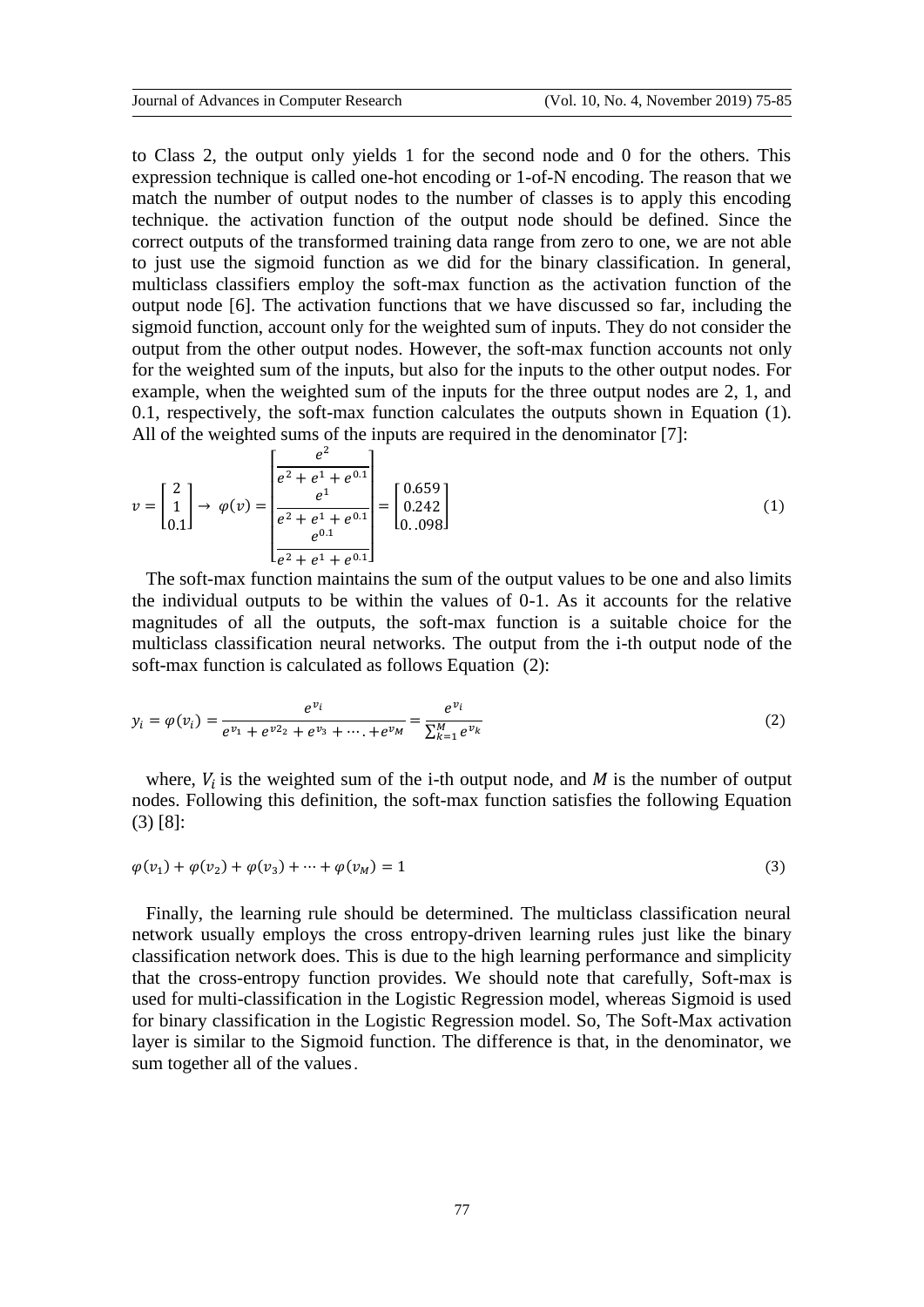

*Fig.1 A multiple-class model for categorical classification with a Soft-max layer*

## **3. Proposed MCSM-DEEP Model**

Briefly, Deep Learning is a Machine Learning technique that employs the deep neural network. As you know, the deep neural network is the multi-layer neural network that contains two or more hidden layers. Although this may be disappointingly simple, this is the true essence of Deep Learning. The deep neural network lies in the place of the final product of Machine Learning, and the learning rule becomes the algorithm that generates the model (the deep neural network) from the training data. The reason that the neural network with deeper layers yielded poorer performance was that the network was not properly trained. The backpropagation algorithm experiences the following three primary difficulties in the training process of the deep neural network: Vanishing gradient, Overfitting and the Computational load. In the other hand, Convolutional Neural Network (ConvNet) is not just a deep neural network that has many hidden layers. It is a deep network that imitates how the visual cortex of the brain processes and recognizes images. Therefore, even the experts of neural networks often have a hard time understanding this concept on their first encounter. That is how much ConvNet differs in concept and operation from the previous neural networks.



### *Fig.2 Typical architecture of ConvNet*

The convolution layer generates new images called feature maps. The feature map accentuates the unique features of the original image. The convolution layer operates in a very different way compared to the other neural network layers. This layer does not employ connection weights and a weighted sum. Instead, it contains filters that convert images. We will call these filters convolution filters. The process of the inputting the image through the convolution filters yields the feature map. The pooling layer reduces the size of the image, as it combines neighboring pixels of a certain area of the image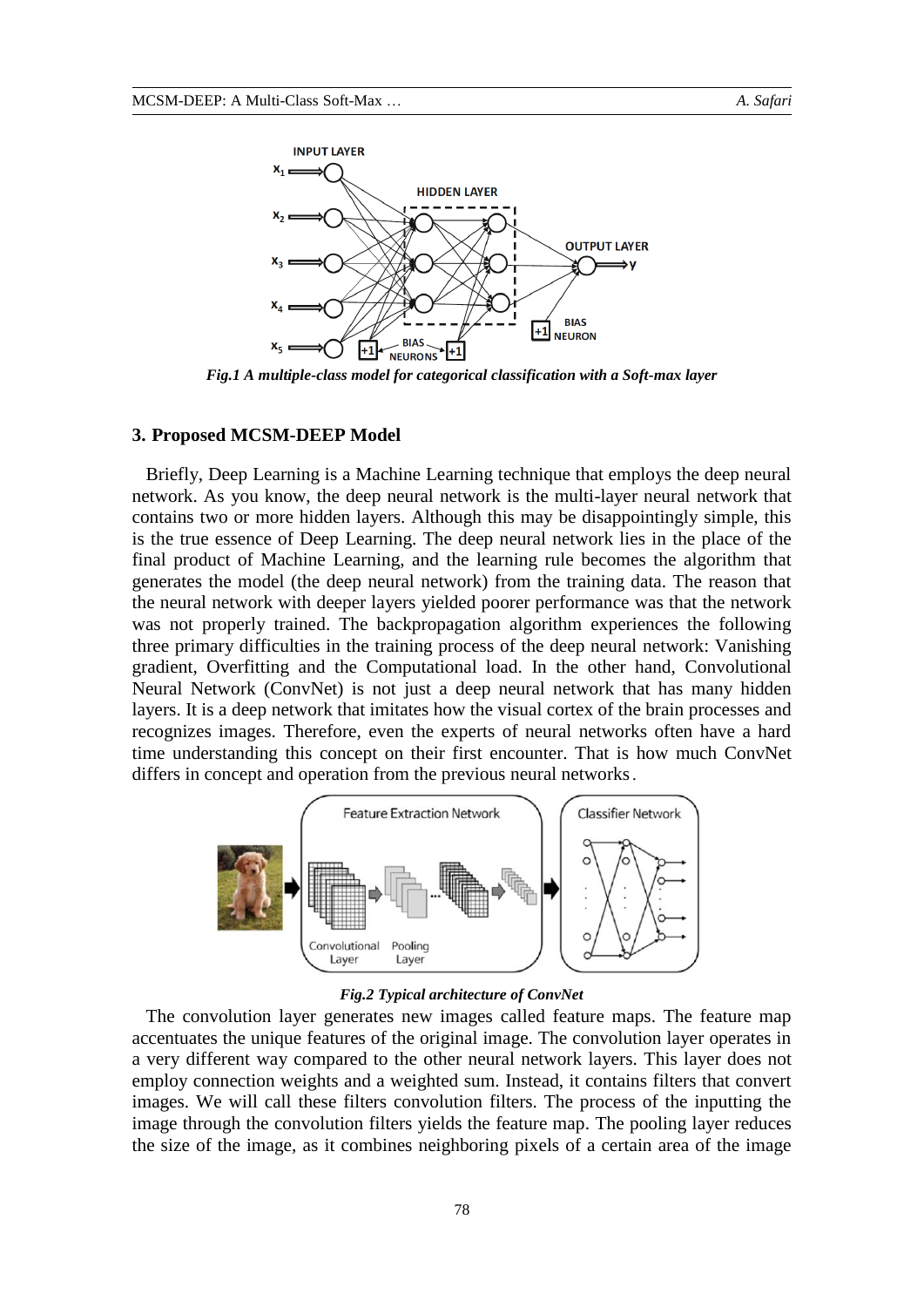into a single representative value. Pooling is a typical technique that many other image processing schemes have already been employing.

For two-fold classification problems, the activation function of the output unit is chosen to be the logistic sigmoid function in Equation (4):

$$
\sigma_x = \frac{1}{1 + e^{-x}}\tag{4}
$$

where the two classes are denoted as  $\{0,1\}$  If y = 1 is defined as label for the class C<sub>1</sub> and  $y = 0$  denotes class  $C_2$ , then the output h<sub>W</sub>,  $b_{(x)}$  can be interpreted as the class membership probability for  $C_1$ . The class membership probability for  $C_2$  is then given as 1-hw,  $b_{(x)}$ . But, deliberate a classification problem in which we have an extremely large number of classes. In such a case, learning becomes too slow, because of the large number of separators that need to be updated for each training instance. This situation can occur in applications like text mining, where the prediction is a target word. Predicting target words is particularly common in neural language models, which try to predict the next word given the immediate history of previous words. The cardinality of the number of classes will typically be larger than 105 in such cases. In the other hand, hierarchical soft-max is a way of improving learning efficiency by decomposing the classification problem hierarchically. The idea is to group the classes hierarchically into a binary tree-like structure, and then perform *log2(k)* binary classifications from the root to the leaf for k-way classification. Although the hierarchical classification can compromise the accuracy to some extent, the efficiency improvements can be significant. The native approach for obtaining the hierarchy of classes is to create a random hierarchy. However, the specific grouping of classes has an effect on performance. Grouping similar classes tends to improve performance. It is possible to use domain-specific insights to improve the quality of the hierarchy. Consider a setting with *k* different classes. Each training instances:  $(\bar{x}_i, c(i))$  Contains a *d*-dimensional feature vector Xi and the index  $c(i) \in \{1...k\}$  of its observed class. In such a case, we would like to find *k* different linear separators  $\overline{w_1}$ , ...  $\overline{w_k}$  simultaneously so that the value of  $\overline{W}c(i)$ . *Xi* is larger than  $Wr \cdot Xi$  for each  $r \neq c(i)$ . This is because one always predicts a data instance Xi to the class r with the largest value of  $Wr \cdot Xi$ . Therefore, the loss function for the *i-th* training instance in the case of the multiclass perceptron is defined as follows:

$$
L_i = \max_{r:r \neq c(i)} \max(\overline{W}r.\overline{X}i - \overline{W}c(i).\overline{X}i, 0)
$$
\n
$$
(5)
$$

As in all neural network models, one can use gradient-descent in order to determine the updates. For a correctly classified instance, the gradient is always 0, and there are no updates.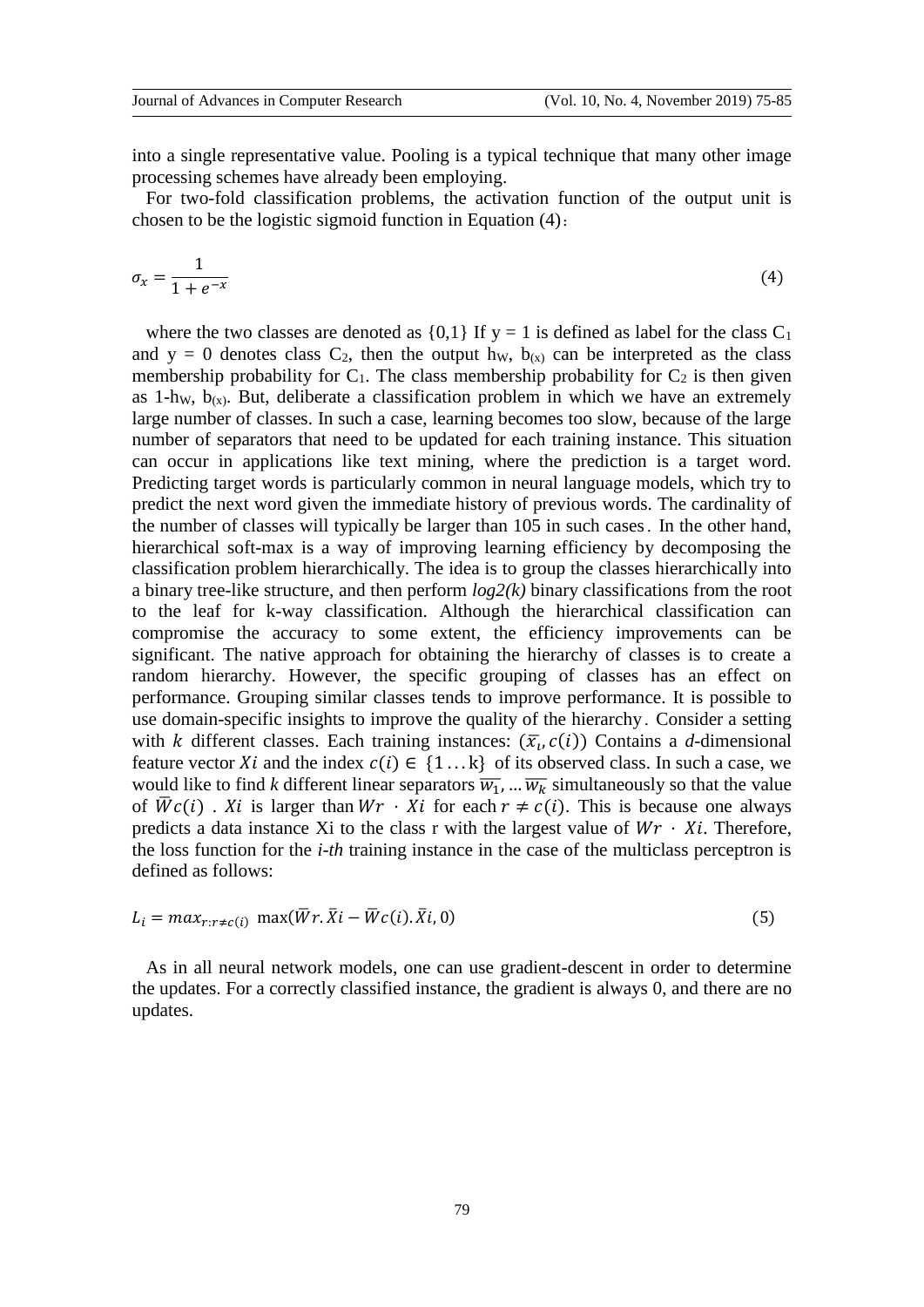

*Fig.3 Proposed Structure: Our proposed model learns to combine coarse, high layer information with fine, low layer information. Layers are shown as grids that reveal relative spatial coarseness. Only pooling and prediction layers are shown; intermediate convolution layers (including our converted fully connected layers) are omitted. Solid line: Our single-stream net and up samples stride 32 predictions back to pixels in a single step. Dashed line: Combining predictions from both the final layer and the pool 4 layer, at stride 16, lets our net predict finer details, while retaining high-level semantic information*

#### **4. Experimental Results and Performance Evaluation**

The MNIST database, which stands for Modified National Institute of Standards and Technology database, is a large database of handwritten digits. As the name suggests, this data set was created by modifying an original database of handwritten digits provided by NIST. MNIST data is used for testing all types of neural network algorithms beyond the domain of computer vision. We implement a neural network that takes the input image and recognizes the digit that it represents. The training data is the MNIST database, which contains 70,000 images of handwritten numbers. In general, 60,000 images are used for training, and the remaining 10,000 images are used for the validation test. Each digit image is a 28-by-28-pixel black-and-white image, as shown in Figure 3. Considering the training time, this example employs only 10,000 images with the training data and verification data in an 8:2 ratio. Therefore, we have 8,000 MNIST images for training and 2,000 images for validation of the performance of the neural network. As you may know well by now, the MNIST problem is caused by the multiclass classification of the  $28\times28$ -pixel image into one of the ten-digit classes of 0-9. Let's consider a ConvNet that recognizes the MNIST images. As the input is a 28×28-pixel black-and-white image, we allow  $784(=28\times28)$  input nodes.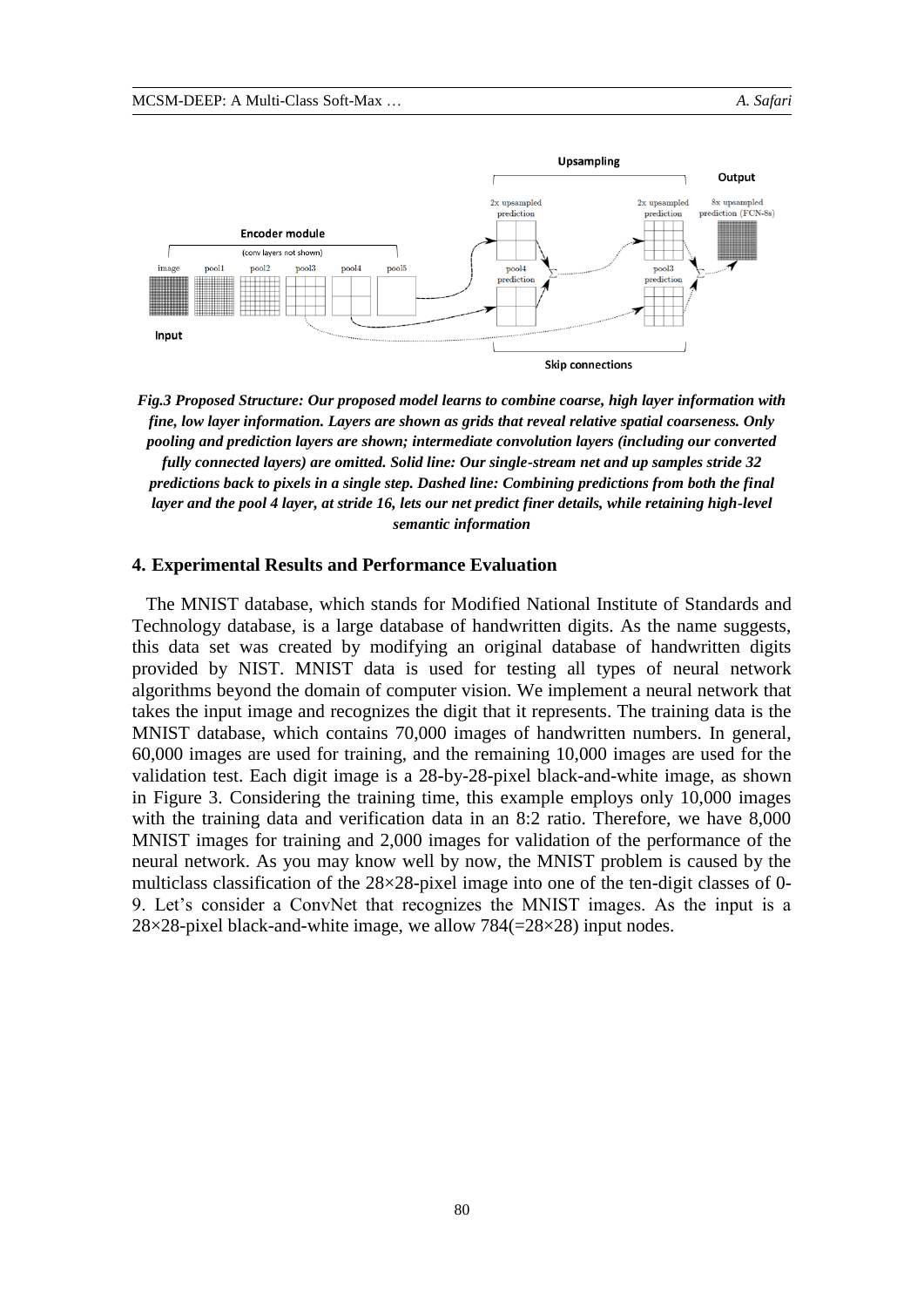

*Fig.4 A 28-by-28-pixel black-and-white image from the MNIST database*

The feature extraction network contains a single convolution layer with 20  $9\times9$ convolution filters. The output from the convolution layer passes through the Rectified Linear Unit (ReLU) function, followed by the pooling layer. The pooling layer employs the mean pooling process of two by two submatrices. The classification neural network consists of the single hidden layer and output layer. This hidden layer has 1000 nodes that use the ReLU activation function. Since we have 10 classes to classify, the output layer is constructed with 10 nodes. The input nodes between the pooling layer and the hidden layer, which are the square nodes left of the  $W<sub>5</sub>$  block, are the transformations of the two-dimensional image into a vector. As this layer does not involve any operations, these nodes are denoted as squares. The function MnistConv, which trains the network using the back-propagation algorithm, takes the neural network's weights and training data and returns the trained weights. We use the soft-max activation function for the output nodes. The table-1 summarizes the implementation of MC-DEEP model and the architecture of this neural network has been shown in figure 4.

| Layer              | <b>Remark</b>                       | <b>Activation Function</b> |  |  |  |  |
|--------------------|-------------------------------------|----------------------------|--|--|--|--|
| <b>Input</b>       | $28\times28$ nodes                  |                            |  |  |  |  |
| <b>Convolution</b> | 20 convolution filters $(9\times9)$ | ReLU                       |  |  |  |  |
| Pooling            | 1 mean pooling $(2\times2)$         |                            |  |  |  |  |
| <b>Hidden</b>      | 100 nodes                           | ReLU                       |  |  |  |  |
| <b>Output</b>      | 10 nodes                            | Soft-Max                   |  |  |  |  |

*Table-1 summarizes the implementation of proposed MC-DEEP model.*

Lastly, let's investigate how the image is processed while it passes through the convolution layer and pooling layer. The original dimension of the MNIST image is 28<sup> $28$ </sup>. Once the image is processed with the 9×9 convolution filter, it becomes a  $20\times20$ feature map.11 As we have 20 convolution filters, the layer produces 20 feature maps. Through the  $2\times 2$  mean pooling process; the pooling layer shrinks each feature map to a 10´10 map. The process is illustrated in Figure 4. The final result after passing the convolution and pooling layers is as many smaller images as the number of the convolution filters; ConvNet converts the input image into the many small feature maps.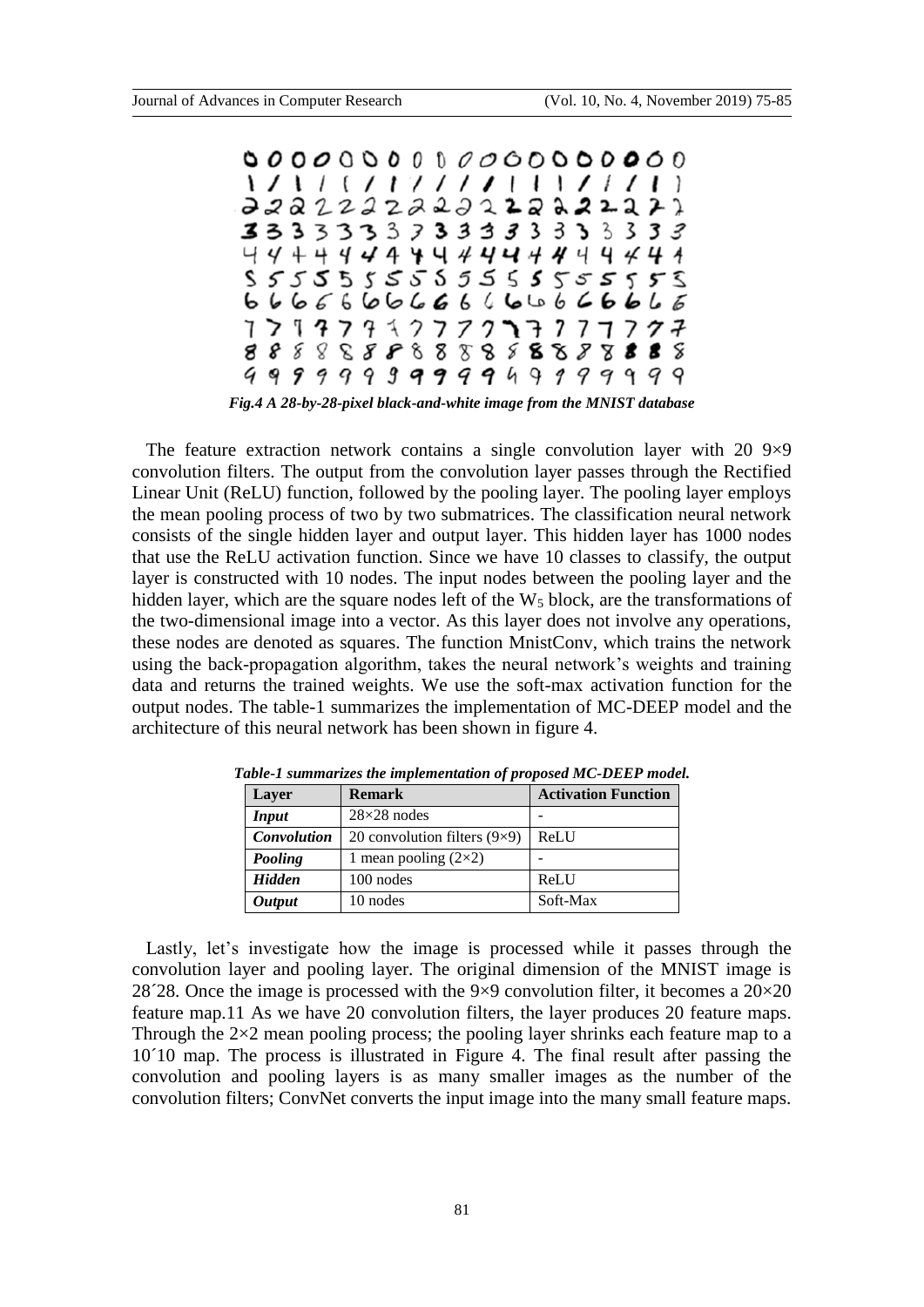

*Fig. 5 How the image is processed while it passes through the convolution and pooling layers*

Figure 6 a) is the first image of the screen, which consists of the 20 trained convolution filters. Each filter is pixel image and shows the element values as grayscale shades. The greater the value is, the brighter the shade becomes. These filters are what ConvNet determined to be the best features that could be extracted from the MNIST image, the b) is the second image from the screen, which provides the results (y1) of the image processing of the convolution layer. This feature map consists of 20  $20\times20$ -pixel images. The various alterations of the input image due to the convolution filter can be noticeable from this figure. The c) in figure 5 represent the third result, which provides the images after the mean pooling process in which the ReLU layer produces. Each image inherits the shape of the previous image in a  $10\times10$ -pixel space, which is half the previous size. The d), is the final result of the feature extraction neural network. These images are transformed into a one-dimensional vector and stored in the classification neural network. Statistical evaluation of analytic performance in general and specifically ROC curve analysis was conducted for calculating the performance of predictive proposed model. The confusion matrix was calculated to define the performance of the suggested approaches. The confusion matrix describes all possible results of forecasting results in the table structure.

**Specificity:** The prospect of the test finding the correct class among all classes [10,11]:

$$
\frac{TN}{TN + FP} \tag{6}
$$

*Accuracy***:** The fraction of test results those are correct:

$$
\frac{TP + TN}{TP + FN + TN + FP} \tag{7}
$$

*Precision*: Precision or positive predictive value:

$$
\frac{TP}{TP + FP} \tag{8}
$$

*Sensitivity* **(***Recall***):** Hit rate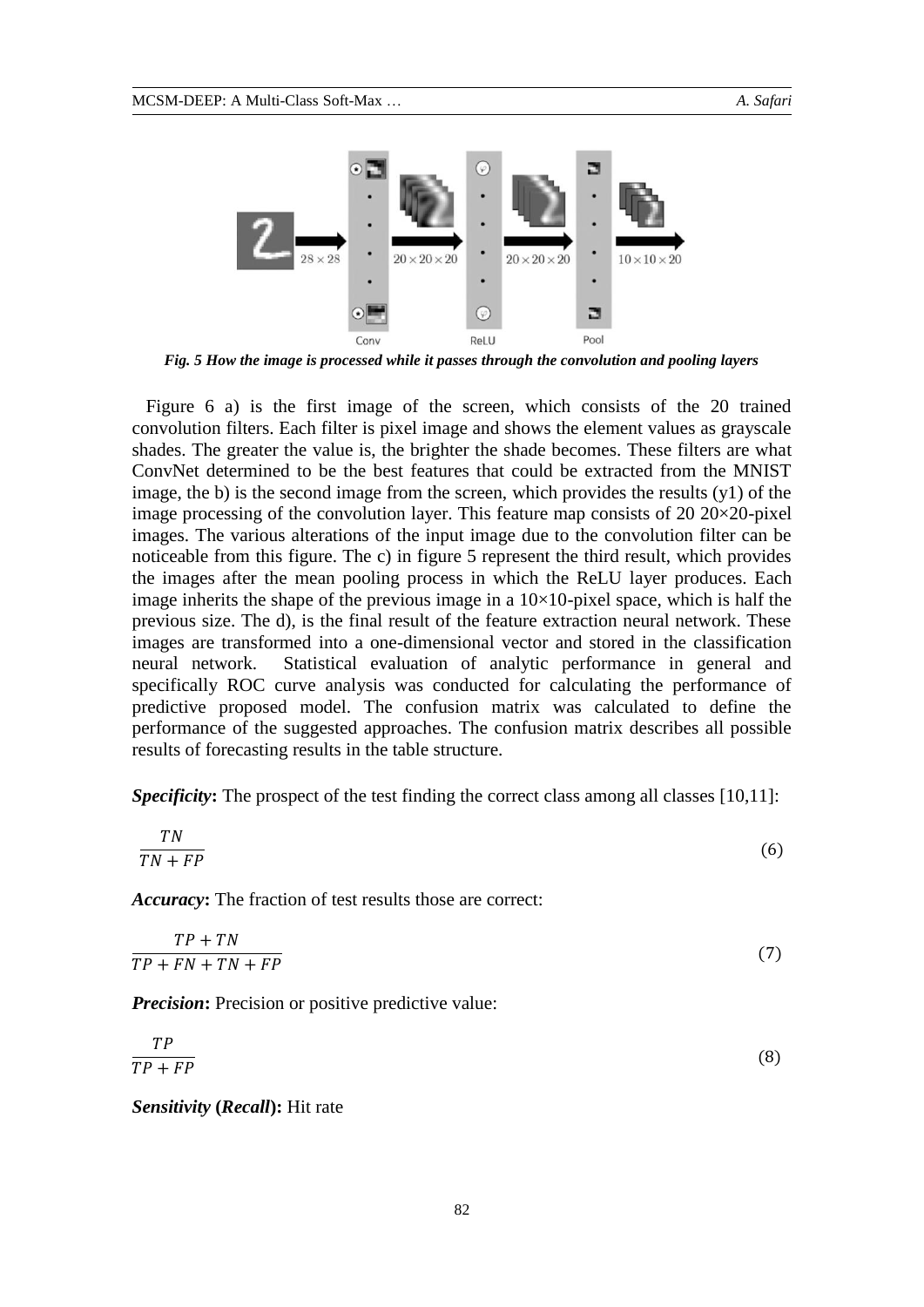# $TP$

 $\frac{1}{Total Positive}$  (9)

| Depth<br>Performance       | 10 Layer  | 15 Layer  | 30 Layer  | 50 Layer  |  |  |  |
|----------------------------|-----------|-----------|-----------|-----------|--|--|--|
| <b>Precision</b>           | 84%       | 89%       | 90%       | 94%       |  |  |  |
| <b>Sensitivity</b>         | 82%       | 88%       | 92%       | 93%       |  |  |  |
| <b>Specificity</b>         | 83%       | 89%       | 91%       | 95%       |  |  |  |
| Accuracy                   | 85%       | 89%       | 93%       | 94%       |  |  |  |
| <b>Confidence Interval</b> | $[82-87]$ | $[87-91]$ | $[89-94]$ | $[90-95]$ |  |  |  |

*Table.2 Applied confusion matrix for proposed model with different layers*



*Fig. 6* **a)** *Image showing 20 trained convolution filters, b) The results (y1) processing of the convolution layer, c) ReLU function processed on the feature map d) The images after the mean pooling process.*

|  |  |  |  |  |  | 11111222      |  |  | 631121651             |  |  |  |  |  |  |  |
|--|--|--|--|--|--|---------------|--|--|-----------------------|--|--|--|--|--|--|--|
|  |  |  |  |  |  | 000033000     |  |  | 2433003022            |  |  |  |  |  |  |  |
|  |  |  |  |  |  | 0033000000000 |  |  | 3 5 3 5 3 3 3 3 5 6 5 |  |  |  |  |  |  |  |
|  |  |  |  |  |  | 909899999999  |  |  | 06998899999           |  |  |  |  |  |  |  |
|  |  |  |  |  |  | 0000000030    |  |  | 3585008595            |  |  |  |  |  |  |  |
|  |  |  |  |  |  | 9990566096    |  |  | $6660006066$          |  |  |  |  |  |  |  |
|  |  |  |  |  |  | 070707020     |  |  | 4307577777            |  |  |  |  |  |  |  |
|  |  |  |  |  |  | QQQZZ3BQQQQQ  |  |  | 3955520458            |  |  |  |  |  |  |  |
|  |  |  |  |  |  | 09999809200   |  |  | 4899659968            |  |  |  |  |  |  |  |
|  |  |  |  |  |  | 0000000000    |  |  | 0300303000            |  |  |  |  |  |  |  |
|  |  |  |  |  |  |               |  |  |                       |  |  |  |  |  |  |  |

*Fig.7 (a) The weighted average image of first hidden-layer features. (b) The visualization of the third hidden-layer.*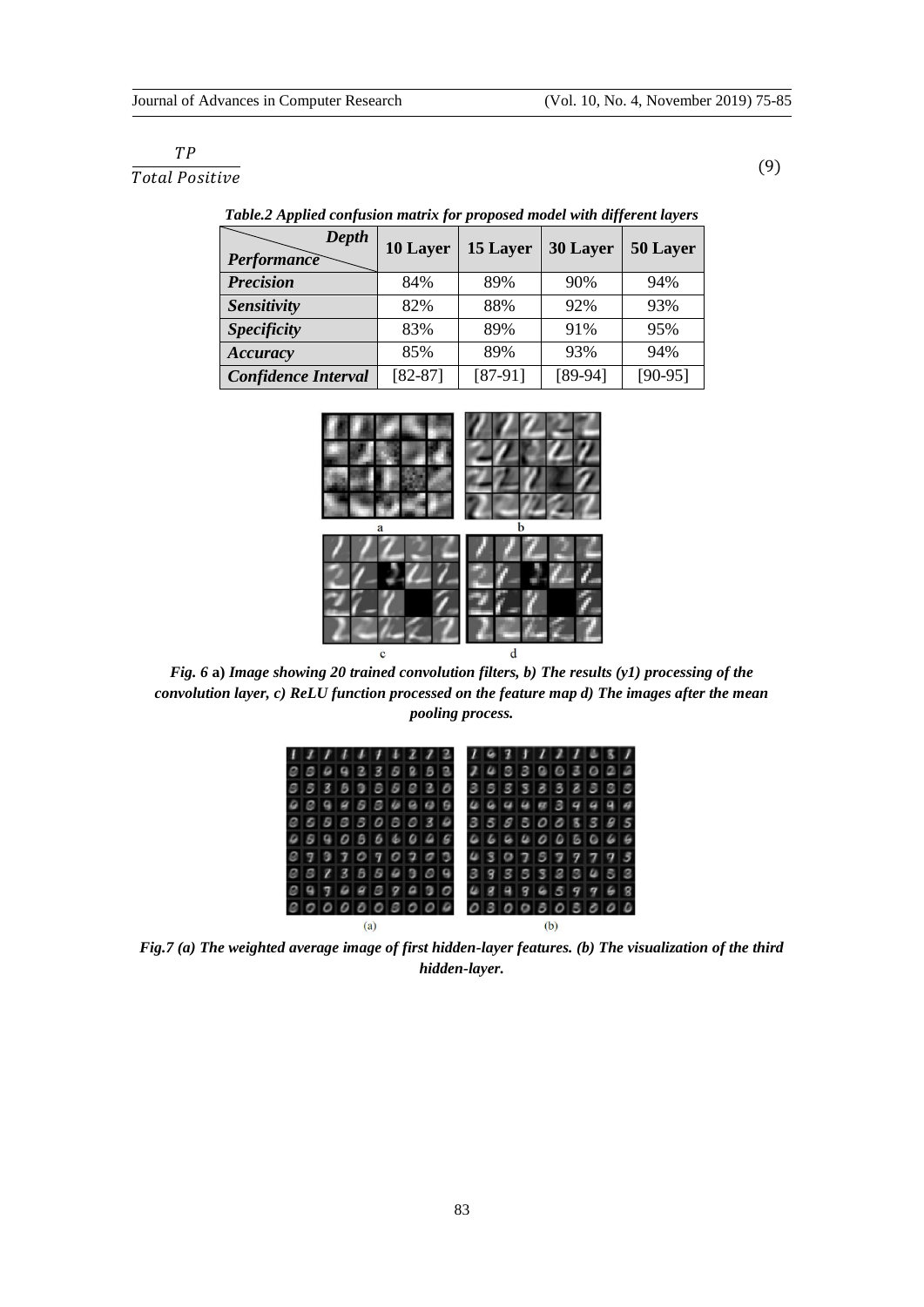

*Fig. 8 Residuals and Degrees Error in all Decimal Digits*



*Fig.9 Plots of the log-sum-exp, negative entropy and both components of soft-max function*

# **5. Conclusion**

The proposed solution improves the classification and detection accuracy of model along with the different type of digits. Combining the modified soft-max multi-class and the modified categorical deep learning with regularization has been contributed significantly in classifying different type of digits with high accuracy and optimum processing time. The results of applied dataset indicate that the hyperparameters for the first layer is the most important parameter of this method, since Soft-Max of the first layer exhibits the strongest influence on the accuracy, the runtime, the number of group members in the first layer and the number of group members in the second layer. The model combines the modified loss function for categorical classification with the regularization. The regularization reduces the risk of overfitting of a dataset and decreases the number of neurons. Moreover, it decreases the computational time and increases the model's accuracy. This research designed for enhancing the performance of the network and increase the efficiency of the system with average accuracy of 90.25% in different layers setting with 95% confidence interval in best settings.